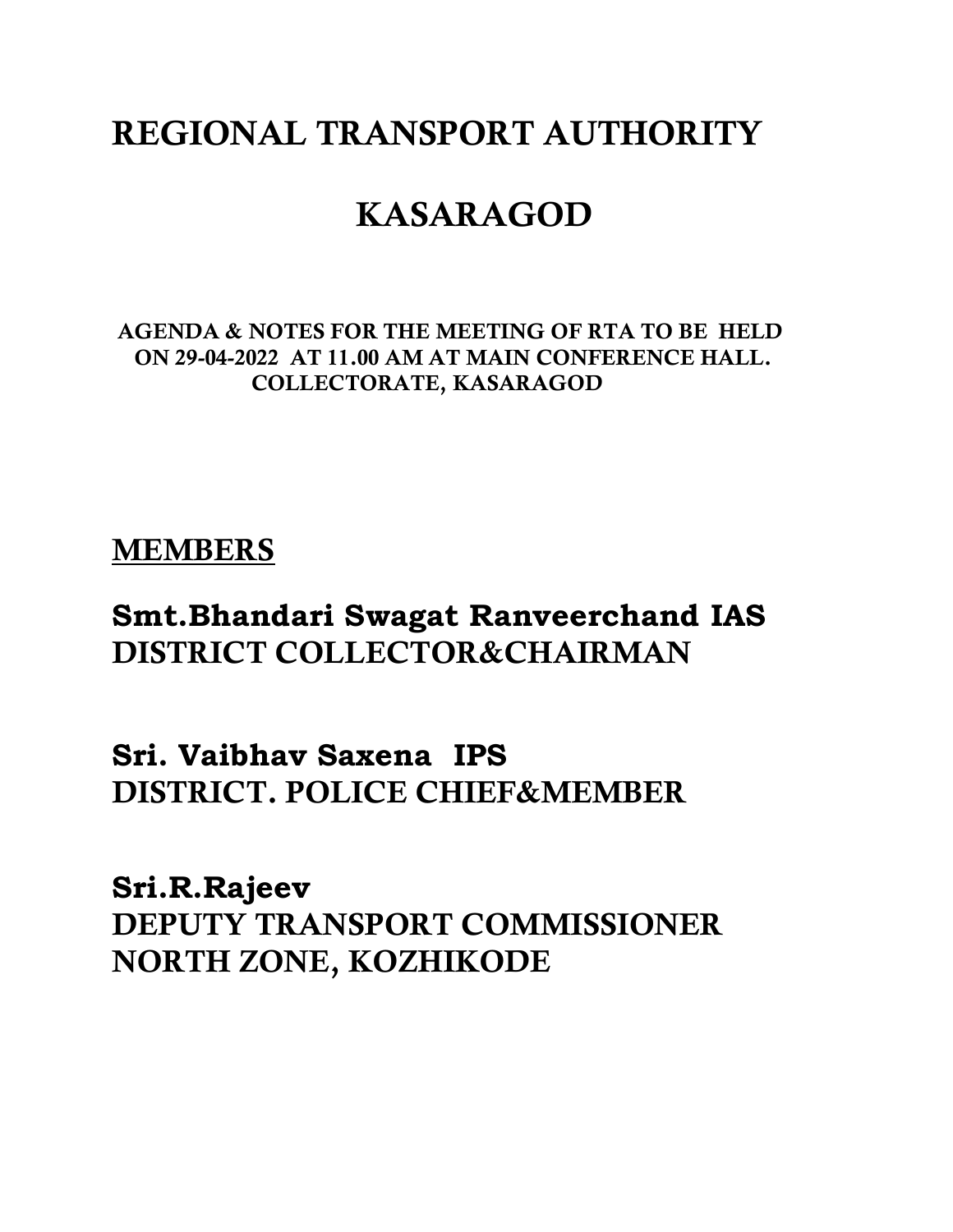# **I-Fresh Permit**

# **Item No.1** V10/3219/2022

AGENDA:To consider the application for the grant of Regular stage carriage permit in respect of S/C **KL 14 AB 3177** [13/01/2022] on the route Perla-Yelkana-Mugu Road-Seethangoli-Kumbla-Permude-Dharmathadukka-Kaniyala-Ballur-Beripadavu-Kuddupadavu-Saradka-Perla as ordinary service for a period for 5 years from the date of issue.

Applicant:Sri.Rekha V Shetty,W/O Vittal Shetty,KUduva House,Enmakaje Village,Perla PO,Kasaragod.

| PERLA               |       |   | <b>BERIPADAVU</b> | <b>YELKANA</b> |        | <b>KUMBALA</b> |       |
|---------------------|-------|---|-------------------|----------------|--------|----------------|-------|
| A                   | D     | A | D                 | A              | D      | A              | D     |
|                     | 6.45  |   |                   |                | 7.00 P | 7.55           | 8.10  |
| 10.05               | 10.20 |   | 9.20P             |                |        |                |       |
|                     |       |   | 11.05P            |                |        | 12.15          | 01.00 |
| 2.55                | 3.20  |   | 2.10P             |                |        |                |       |
|                     |       |   | 4.05P             |                |        | 05.15          | 05.29 |
| 7.24<br><b>HALT</b> |       |   | 6.39P             |                |        |                |       |

## **Proposed Timings**

# **Item No.2**

# **V11/3562/2022**

AGENDA:To reconsider the application for the grant of Regular stage carriage permit in respect of S/C **KL 13 AB 8778** [07/03/2014] on the route Kanhangad –Mavungal-Adakam – Panathur (Via)Kunnummal-Chemmattamvayal-Parappally- Kalliyott –Udayapuram - Kottody-Odayanchal-Eriya-Chullikkara as ordinary service for a period for 5 years from the date of issue.

Applicant:Sri.Jestine Jose,S/O Jose P K ,Poovanimkunnel house,Kalliyott ,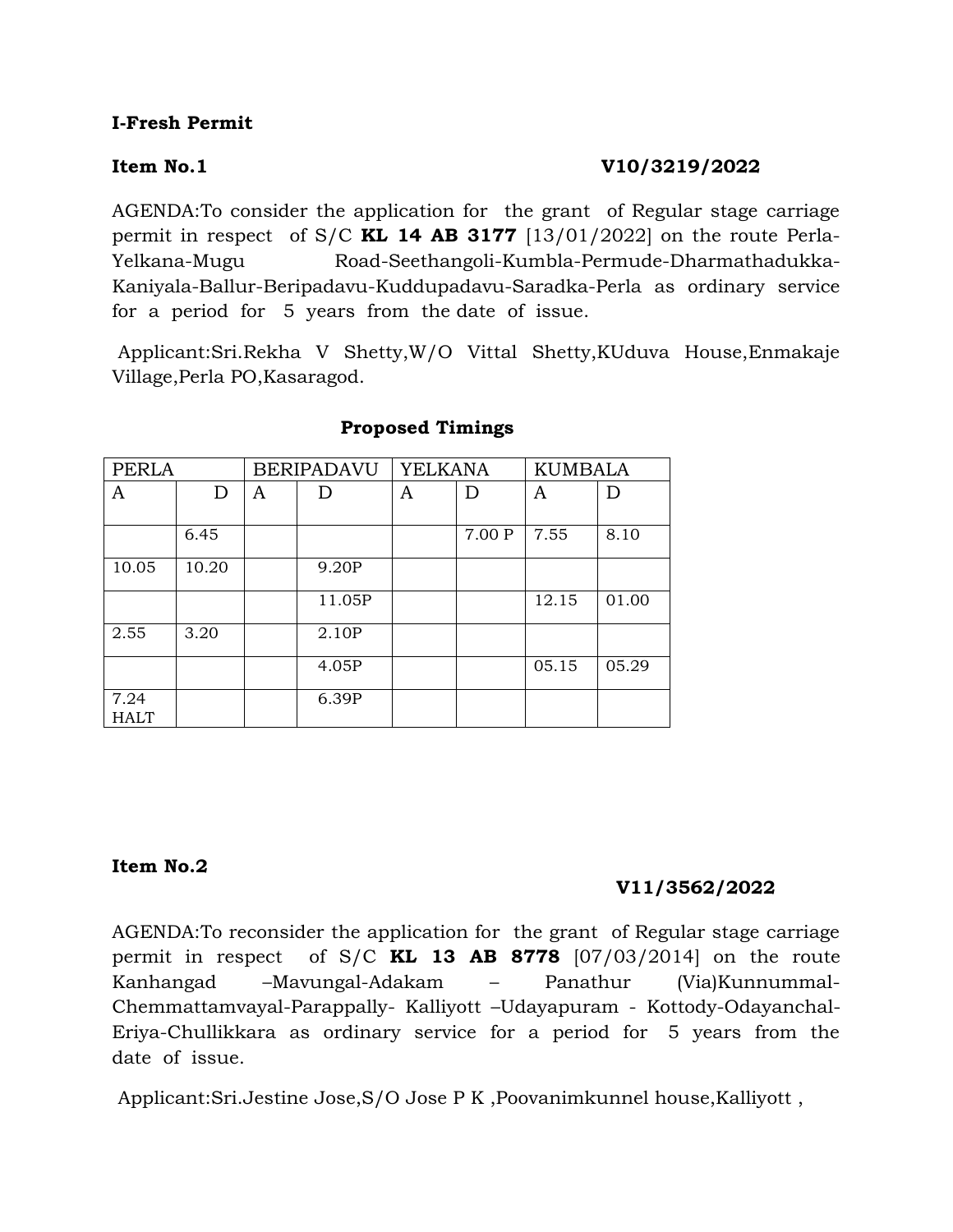Kanhairadukkam PO,kasaragod.

| Adakam         |      | Kottod | Udayapura    |     | Odayan |             | Panathur     |    | Knhd Old |   | Knhd       |            |
|----------------|------|--------|--------------|-----|--------|-------------|--------------|----|----------|---|------------|------------|
|                |      | y      | m            |     | chal   |             |              |    | Bus      |   | <b>New</b> | <b>Bus</b> |
|                |      |        |              |     |        |             |              |    | Stand    |   | Stand      |            |
| $\mathbf{A}$   | D    | A      | $\mathbf{A}$ | D   | A      | $\mathbf D$ | $\mathbf{A}$ | D  | A        | D | A          | D          |
|                |      |        |              |     |        |             |              |    |          |   |            |            |
|                | 7.52 | 8.02   | 8.22         |     |        |             |              |    | 9.25     |   | 9.30       |            |
|                |      | pass   | pass         |     |        |             |              |    | pass     |   |            |            |
|                |      |        | 10.58        | 11. |        |             |              |    | 9.55     |   |            | 9.50       |
|                |      |        |              | 50  |        |             |              |    | pass     |   |            |            |
|                |      |        |              |     | 11.25  |             | 12.25        | 12 |          |   |            |            |
|                |      |        |              |     | pass   |             | pass         | .3 |          |   |            |            |
|                |      |        |              |     |        |             |              | 8  |          |   |            |            |
|                |      |        |              |     | 1.38   |             |              |    | 2.34     |   | 2.39       |            |
|                |      |        |              |     | pass   |             |              |    | pass     |   | pass       |            |
|                |      |        | 3.55         |     | 3.40   |             |              |    | 2.44     |   |            |            |
|                |      |        | pass         |     | pass   |             |              |    | pass     |   |            |            |
|                |      |        |              |     | 4.10   |             |              |    | 5.06     |   | 5.11       |            |
|                |      |        |              |     | pass   |             |              |    | pass     |   | pass       |            |
| 6.5            |      | 6.41   | 6.19         |     |        |             |              |    | 5.16     |   |            |            |
| $\overline{2}$ |      | pass   | pass         |     |        |             |              |    | pass     |   |            |            |
| Halt           |      |        |              |     |        |             |              |    |          |   |            |            |

# **Proposed Timings**

# **II-Variation of Permit**

# **Item No.3** V11/6520/2021

Agenda:-To consider the application for variation of permit in respect of S/C **KL 60 B 1589** operating on the intra district route KANHANGAD –NILESWAR-THAIKADAPURAM-KADINHIMOOLA as ordinary service on the strength of Regular Permit number KL1414/70/1995 is valid up to 19/03/2025. The permit holder applied for Variation of permit as(1).Curtailment- 3 SINGLE TRIP KANHANGAD NILESWAR NH (2)Extention Nileswar to Kayyur via Palayi Shutter Cum bridge 8.5 K M

Applicant: Sri. Prasad A V,S/O Gopalan,Adukkath Paramba,Madikai,Kasaragod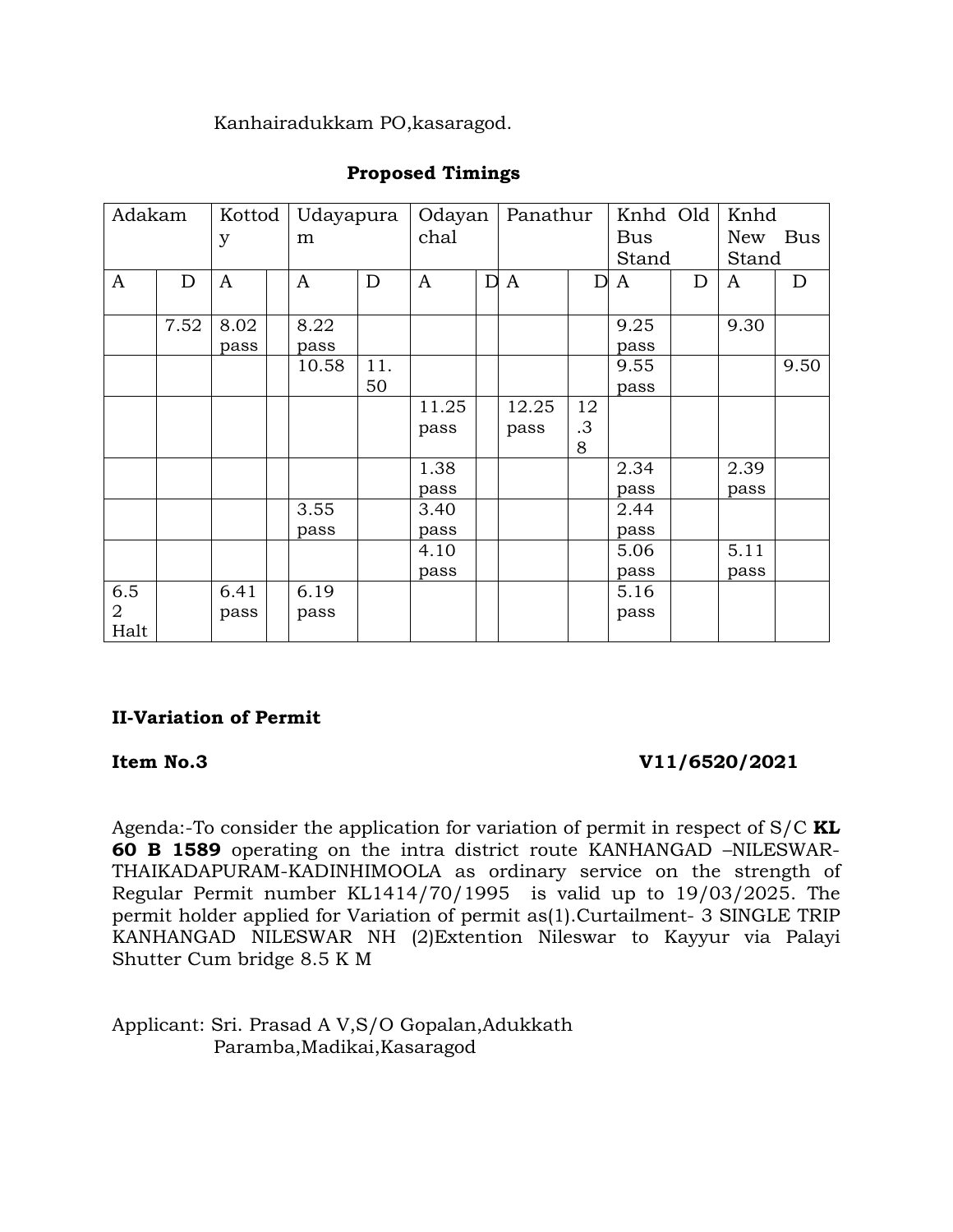# **EXISTING TIMINGS**

| Kanhangad |       | Nileswar |       | Kadinhimoola |      |       | Thaikadappuram |
|-----------|-------|----------|-------|--------------|------|-------|----------------|
| A         | D     | A        | D     | A            | D    | A     | D              |
|           | 7.28  | 7.53     | Pass  | 8.11         | 8.15 |       |                |
|           |       | 8.33     | 8.40  |              |      | 9.10  | 9.15           |
| 9.43      | 9.53  | 10.18    | 10.20 |              |      |       |                |
| 10.45     | 10.55 | 11.20    | 11.25 |              |      | 11.45 | 12.00          |
|           |       | 12.20    | 12.23 |              |      |       |                |
| 12.48     | 12.57 | 1.22     | 1.40  | 1.58         | 1.59 |       |                |
|           |       | 2.17     | 2.18  |              |      |       |                |
| 2.43      | 3.07  | 3.32     | 3.33  |              |      |       |                |
| 3.58      | 4.04  | 4.29     | 4.35  | 4.53         | 4.54 |       |                |
|           |       | 5.12     | 5.15  |              |      |       |                |
| 5.40      | 5.55  | 6.20     | 6.30  | 6.48         | 6.50 |       |                |
|           |       | 7.08     | 7.20  |              |      | 7.40  | 7.41           |
|           |       | 8.01     | 8.02  |              |      |       |                |

### **PROPOSED TIMINGS**

| Kanhangad |             | Nileswar     |       | Kadinhimoola     |             | Thaikadappur |              | Azhithala        |             | Kayyur           |              |
|-----------|-------------|--------------|-------|------------------|-------------|--------------|--------------|------------------|-------------|------------------|--------------|
|           |             |              |       |                  |             | am           |              |                  |             |                  |              |
|           |             |              |       |                  |             |              |              |                  |             |                  |              |
| A         | $\mathbf D$ | $\mathbf{A}$ | D     | $\boldsymbol{A}$ | $\mathbf D$ | $\mathbf{A}$ | D            | $\boldsymbol{A}$ | $\mathbf D$ | $\boldsymbol{A}$ | D            |
|           |             | 7.00         |       |                  |             |              |              |                  |             | 7.22             | 7.28         |
|           |             | 7.50         | 7.53  | 8.11             | 8.15        |              |              |                  |             |                  |              |
|           |             | 8.33         | 8.40  |                  |             | 9.10         | 9.15         |                  |             |                  |              |
| 9.43      | 9.53        | 10.18        | 10.26 |                  |             |              |              |                  |             | 10.4             | 11.0         |
|           |             |              |       |                  |             |              |              |                  |             | 8                | $\mathbf{0}$ |
|           |             | 11.22        | 11.25 |                  |             | 11.45        | $\, {\bf P}$ | 11.50            | 11.55       |                  |              |
|           |             |              |       |                  |             | 12.00        | p            |                  |             |                  |              |
|           |             | 12.20        | 12.23 |                  |             |              |              |                  |             |                  |              |
| 12.48     | 12.57       | 1.22         | 1.40  | 1.58             | 1.59        |              |              |                  |             |                  |              |
|           |             | 2.17         | 2.18  |                  |             |              |              |                  |             |                  |              |
|           |             |              |       |                  |             |              |              |                  |             | 2.40             | 3.00         |
|           |             | 3.22         | 3.33  |                  |             |              |              |                  |             |                  |              |
| 3.58      | 4.04        | 4.29         | 4.35  | 4.53             | 4.54        |              |              |                  |             |                  |              |
|           |             | 5.12         | 5.15  |                  |             |              |              |                  |             |                  |              |
| 5.40      | 5.55        | 6.20         | 6.30  |                  |             |              |              |                  |             | 6.52             | 6.55         |
|           |             | 7.17         | 7.18  | 7.36             | 7.37        |              |              |                  |             |                  |              |
|           |             | 7.55         | 7.56  |                  |             | 8.16         | 8.17         |                  |             |                  |              |
|           |             | 8.37         |       |                  |             |              |              |                  |             |                  |              |
|           |             | halt         |       |                  |             |              |              |                  |             |                  |              |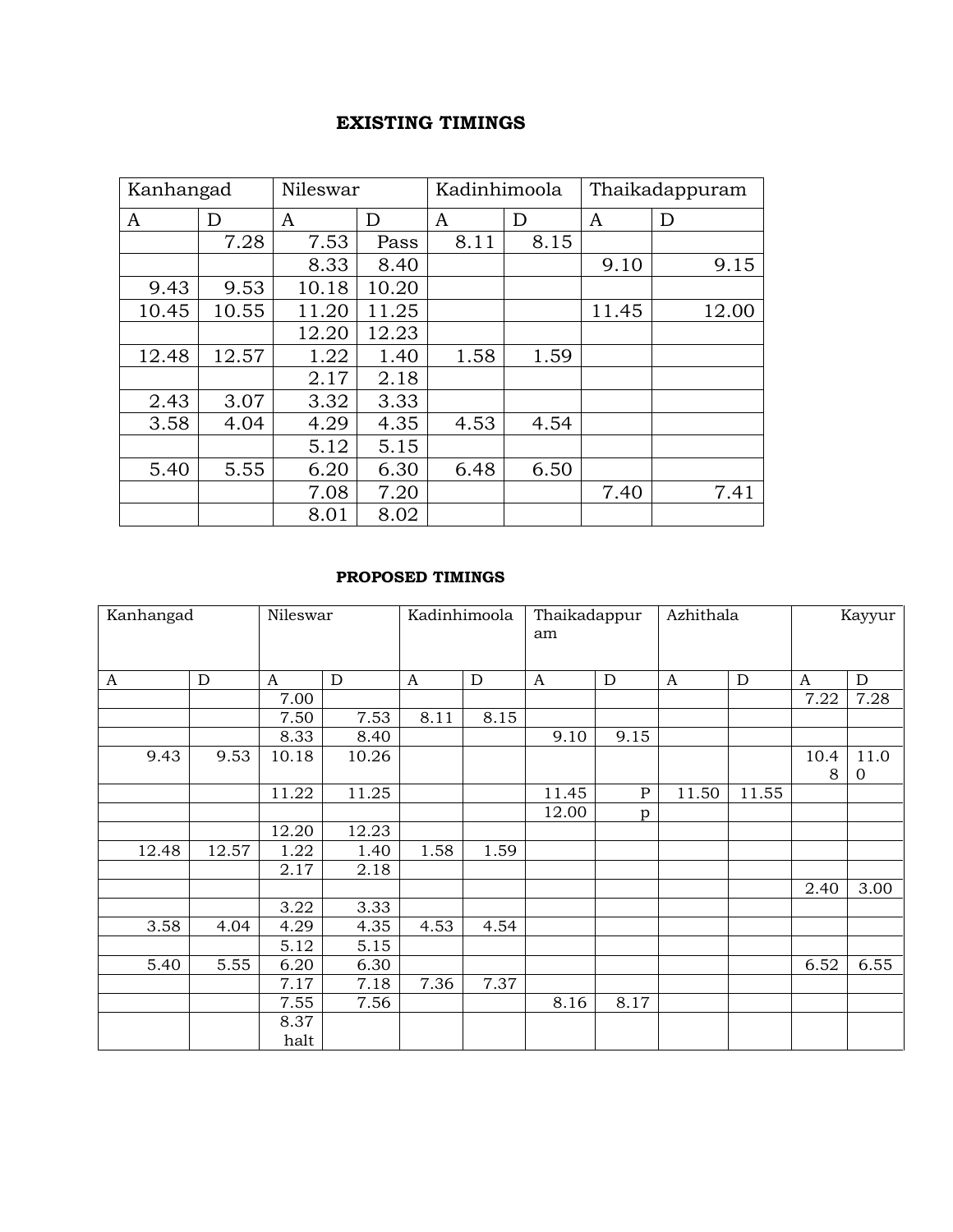Agenda:-To consider the application for variation of permit of S/C **KL 60 M 5172** operating on the intra district route MANDAPAM - CHITTARIKKAL KANHANGAD -KUNNUMKAI -PARAPPA(VIA) MUKKADA- NILESHWAR-BEEMANADI-VELLARIKUNDU as ordinary service on the strength of permit number 14/27/2002 is valid up to 02/05/2022 and Judgment in MVAA No.24/2020 dated 23/01/2020 produced on 06/02/2020. The permit holder submitted variation request for trip curtailment of one round trip at 4.30 PM from Kunnumkai to Nileshwaram via Kalichamaram and Choyamkode and to retain the existing trip from Kunnumkai to Parappa in the evening as it is.

Applicant:1.Sri.Varkey.K.D,S/ODevasia,Kanhirathunkal,Mandapam, Chittarichkal,Kasaragod dtd.20-04-2022.

|              |                 | KUNNUMKAI    |              |              |           |              |              |                                 | CHERUPUZH    | <b>NILESHWAR</b>       |              |                     | KANHANG                 |                       |             |
|--------------|-----------------|--------------|--------------|--------------|-----------|--------------|--------------|---------------------------------|--------------|------------------------|--------------|---------------------|-------------------------|-----------------------|-------------|
|              | <b>MANDAPAM</b> |              |              | VELLARIKUNDU |           |              | CHITTARIKKAL |                                 | $\mathbf{A}$ |                        |              |                     | AD                      |                       | PARAPPA     |
| $\mathbf{A}$ | $\mathbf D$     | $\mathbf{A}$ | $\mathbf D$  | $\mathbf{A}$ | ${\rm D}$ | $\mathbf{A}$ | $\mathbf D$  | $\mathbf{A}$                    | ${\rm D}$    | $\mathbf{A}$           | ${\rm D}$    | $\mathbf{A}$        | ${\rm D}$               | $\mathbf{A}$          | $\mathbf D$ |
|              | 5.30            |              |              |              |           | 5.45         | 5.50         |                                 |              |                        |              |                     |                         |                       |             |
|              | $\mathbf P$     |              |              |              |           |              |              | 8.0                             |              |                        |              |                     |                         |                       |             |
| 6.05         |                 | 6.20         | $\, {\bf P}$ | 6.45         | 7.00      | 7.50         |              | 5                               |              |                        |              |                     |                         |                       |             |
|              |                 | 9.00         |              |              |           | 8.35         |              |                                 | 8.20         |                        |              |                     |                         |                       |             |
|              |                 |              | 9.0<br>5     | 9.30         | ${\bf P}$ |              |              |                                 |              |                        |              |                     |                         |                       |             |
|              |                 | 10.30        |              | 10.05        |           | 10.5<br>5    |              |                                 |              |                        |              |                     |                         |                       |             |
|              |                 | 11.40        |              |              |           |              | 11.15        |                                 |              | 12.3<br>$\overline{5}$ | $\, {\bf P}$ | 1.0<br>$\mathbf{0}$ |                         |                       |             |
|              |                 | 2.50         | $\, {\bf P}$ |              |           |              |              |                                 |              |                        |              |                     | 1.3<br>$\boldsymbol{0}$ |                       |             |
|              |                 |              |              |              |           | 3.15         |              | $\overline{3.3}$<br>$\mathbf 0$ |              |                        |              |                     |                         |                       |             |
|              |                 |              |              | 5.00         |           |              |              |                                 | 3.55         |                        |              |                     |                         |                       |             |
|              |                 |              |              |              | 5.45      |              |              |                                 |              |                        |              |                     |                         | 6.0<br>$\overline{5}$ | 6.20        |
|              |                 |              |              |              |           |              |              |                                 |              |                        |              |                     |                         |                       |             |
| 7.40         | <b>HALT</b>     |              |              | 7.00         | ${\bf P}$ |              |              |                                 |              |                        |              |                     |                         |                       |             |

# Existing Timing-KL 60 M 5172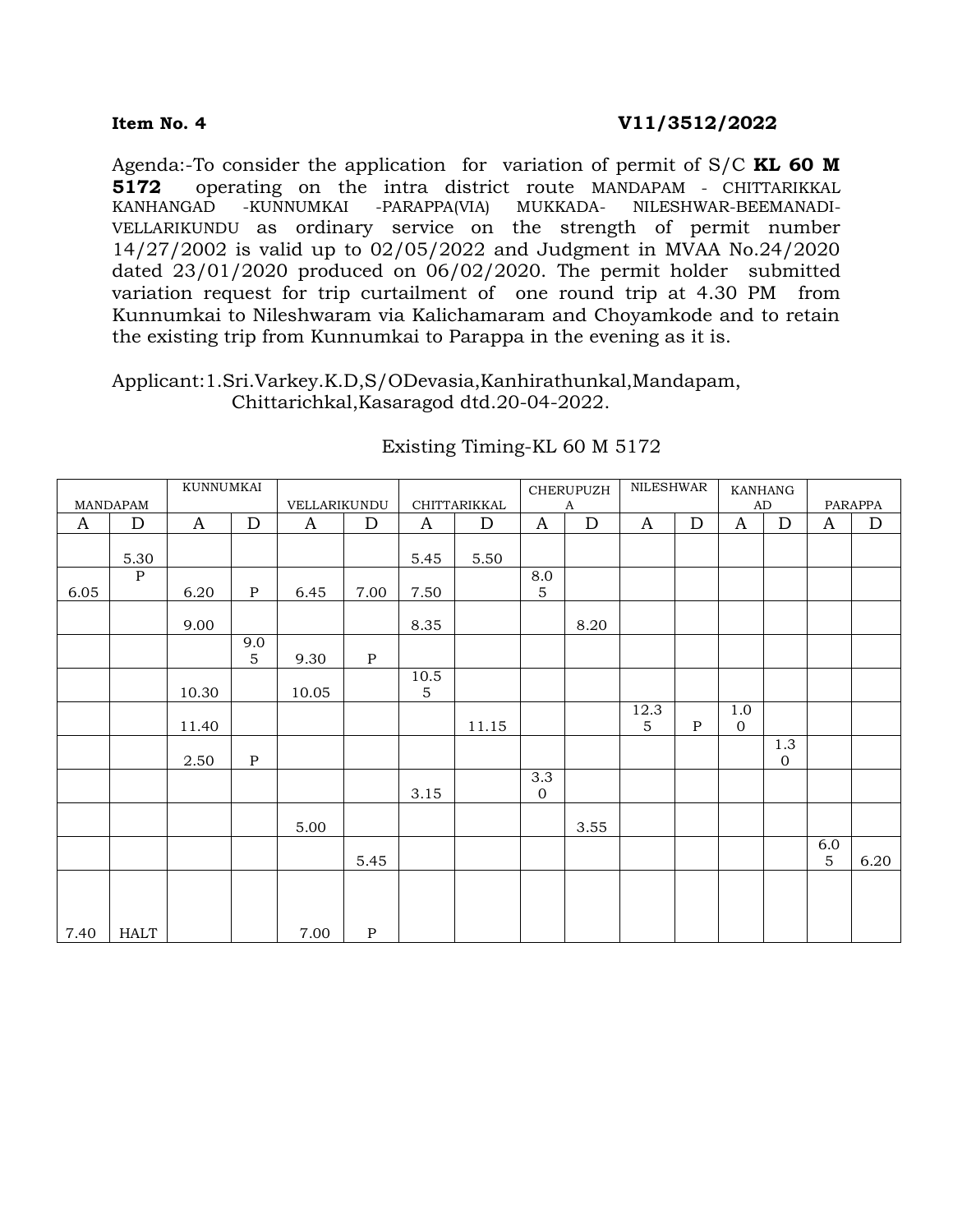| CHERUPUZHA   |       | CHITTARIKK<br>AL     |   | MANDAPAM     |                       | KUNNUMKAI           |   | NILESHWAR             |   |                 | KANHA<br>NGAD | VELLARIKU<br><b>NDU</b> |      | MALOM                 |      | <b>PARAPPA</b> |      |
|--------------|-------|----------------------|---|--------------|-----------------------|---------------------|---|-----------------------|---|-----------------|---------------|-------------------------|------|-----------------------|------|----------------|------|
| $\mathbf{A}$ | D     | $\mathbf{A}$         | D | $\mathbf{A}$ | D                     | $\mathbf{A}$        | D | $\mathbf{A}$          | D | $\mathbf{A}$    | D             | $\mathbf{A}$            | D    | $\mathbf{A}$          | D    |                |      |
|              |       |                      |   |              | 7.0<br>$\overline{0}$ | 7.15P<br>ASS        |   |                       |   |                 |               |                         |      |                       |      |                |      |
| 8.10         |       | 7.55<br>PASS         |   |              |                       |                     |   |                       |   |                 |               |                         |      |                       |      |                |      |
|              | 8.20  | 8.35<br>PASS         |   |              |                       | 9.00<br><b>PASS</b> |   |                       |   |                 |               | 9.25<br>PAS<br>S        |      | 9.5<br>$\overline{0}$ | 9.50 |                |      |
| 10.35        |       | 10.20<br><b>PASS</b> |   |              |                       |                     |   |                       |   |                 |               |                         |      |                       |      |                |      |
|              | 11.00 | 11.15                |   |              |                       |                     |   | 12.3<br>5<br>PAS<br>S |   | 1.0<br>$\Omega$ |               |                         |      |                       |      |                |      |
| 3.30         |       | 3.15<br>PASS         |   |              |                       |                     |   |                       |   |                 | 1.30          |                         |      |                       |      |                |      |
|              | 3.50  | 4.05                 |   |              |                       | 4.30<br>PASS        |   |                       |   |                 |               | 4.50                    | 5.45 |                       |      | 6.0<br>5       | 6.20 |
|              |       |                      |   | 7.40         |                       |                     |   |                       |   |                 |               | 7.00<br>PAS<br>$\rm S$  |      |                       |      |                |      |

# Proposed timings

# **ItemNo. 5 V11/3513/2022**

Agenda:-To reconsider the application for variation of permit in respect of S/C **KL 59 9134 (Now KL 13 AP 1771)** operating on the inter district route[Kannur-Kasaragod] PAYYANNUR MOUKKOD KANHANGAD (VIA) TRIKARPUR CHERVATHUR KADUMENI as ordinary service on the strength of permit number 14/47/1997 is valid up to 22/07/2022. The permit holder applied for cancel the variation of p[ermit which was granted in the RTA meeting held on 26-02- 2021.

Applicant: Smt.Suharabi,D/O Cheriya Abdulla,Thattummal house,Thattummal po,Cherupuzha,Kasaragod dtd.19-04-2022.

Existing Timing

| <b>KADUMENI</b> |      | PERUMBATTA |       | <b>CHERUVATHUR</b> | <b>PAYYANNUR</b> |      | KANHANGAD |      |
|-----------------|------|------------|-------|--------------------|------------------|------|-----------|------|
| A               |      | A          | .)    | A                  | А                |      | A         |      |
|                 | 6.30 | 6.57PASS   |       | 7.53PASS           |                  |      | 8.32      | 8.57 |
|                 |      |            |       | 9.42PASS           |                  |      |           |      |
|                 |      | 10.38      | 10.45 | 11.42PASS          | 12.22            | 1.45 |           |      |
|                 |      |            |       | 2.25PASS           |                  |      |           |      |
|                 |      | 3.21       | 3.35  | 4.31PASS           | 5.11             | 5.29 |           |      |
|                 |      |            |       | 6.09PASS           |                  |      |           |      |
|                 |      | 7.05PASS   |       |                    |                  |      |           |      |
| $7.25$ (HALT)   |      |            |       |                    |                  |      |           |      |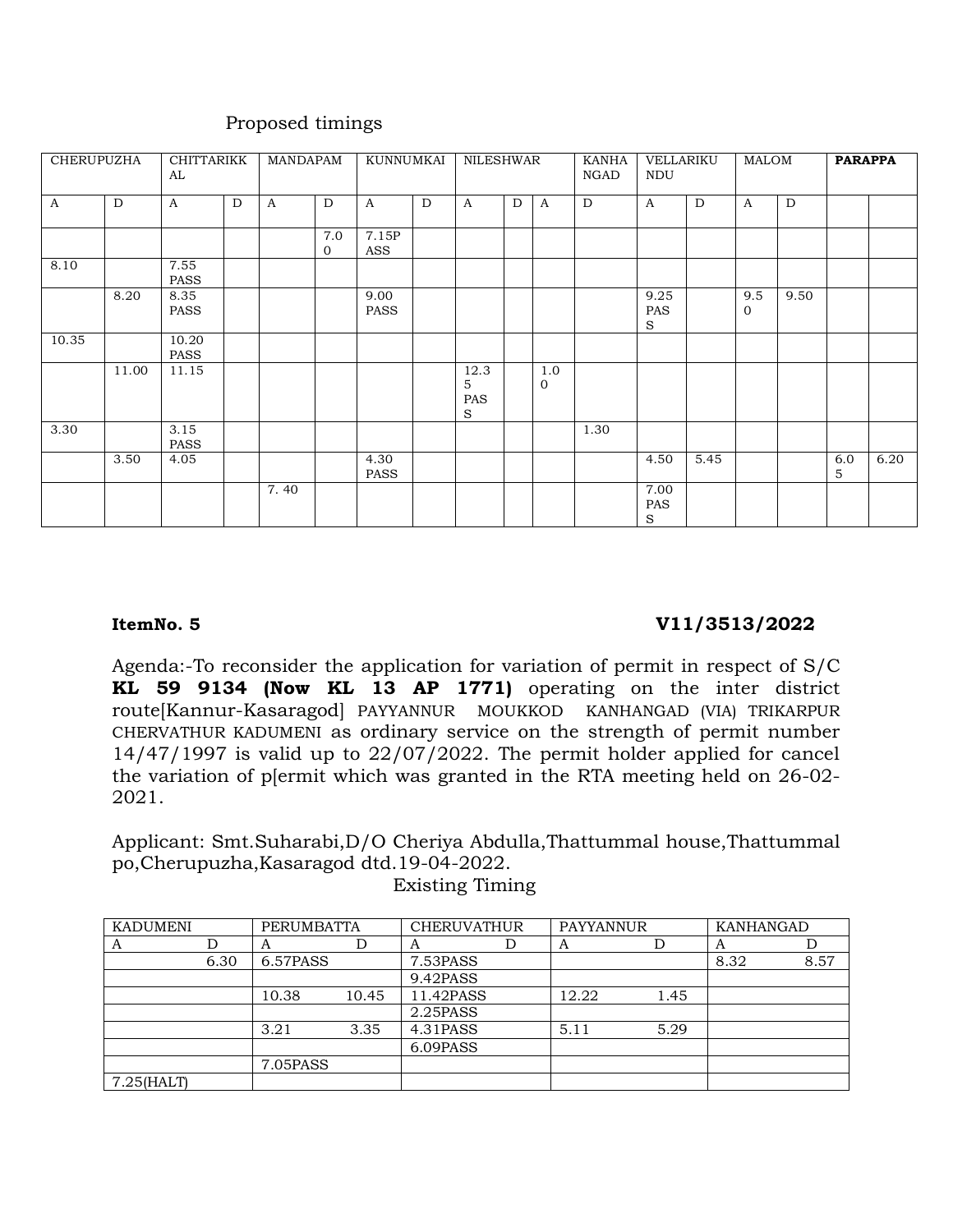# **III.RENEWAL OF PERMIT (Adjourned item)**

# **Item No.6 V11/7589/2021**

Agenda: To reconsider the application for renewal of permit in respect of S/C **KL 60 J 7448** (DOR 14-09-2015) permitted to operate on the intra district route KASARAGOD –KALANAD-THANIYADI as ordinary service on the strength of regular permit No. 14/02/1988 valid up to 18/07/2021

Applicant:1.Sri.K Bijukumar K, S/o Balakrishnan, Karippadakath, Karindalam,Kinanoor, Periyanganam, Kasaragod Dist.dated 18-08-2021 2) To peruse the Judgement in WPC No. 21108 of 2021 of the

Hone'ble High court of Kerala dated 28-10-21

# **IV.-Transfer of permit**

## **Item No.7** V11/3210/2022

Agenda: To consider the application for Transfer of permit in respect of Stage Carriage **KL 58 A 5220** [DOR-17-01-2008] permitted to operate on the intra district route **KASARAGOD- KUTTIKOLE** VIA ERINHIPUZHA-BANDADUKKA-MANIMOOLA-PANATHUR-PADUPPU as ordinary service on the strength of regular permit No.KL1414852000 valid up to 18-08-2025 from the name of 1st applicant to the name of 2nd applicant.

1st Applicant: Sri.Rajan, S/o Chandu Niar,Akshaya,Plavilaya,Kuttikole P O, Kasaragod Dist.

2nd Applicant:The Managing Director,AkasalaTravels & Event ManagementPvt.Ltd., Amanakara P O,Ramapuram, Kottayam Dist.

### **Item No.8 V11/2155/2022**

Agenda: To consider the application for Transfer of permit in respect of Stage Carriage **KL 60 A 7677** [04-06-2009] permitted to operate on the intra district route **THANNIYADI-KANHANGAD-KASARAGOD** VIA BEKAL- THACHANGAD and PERIYATTADDKKAM as ordinary service on the strength of regular permit No.P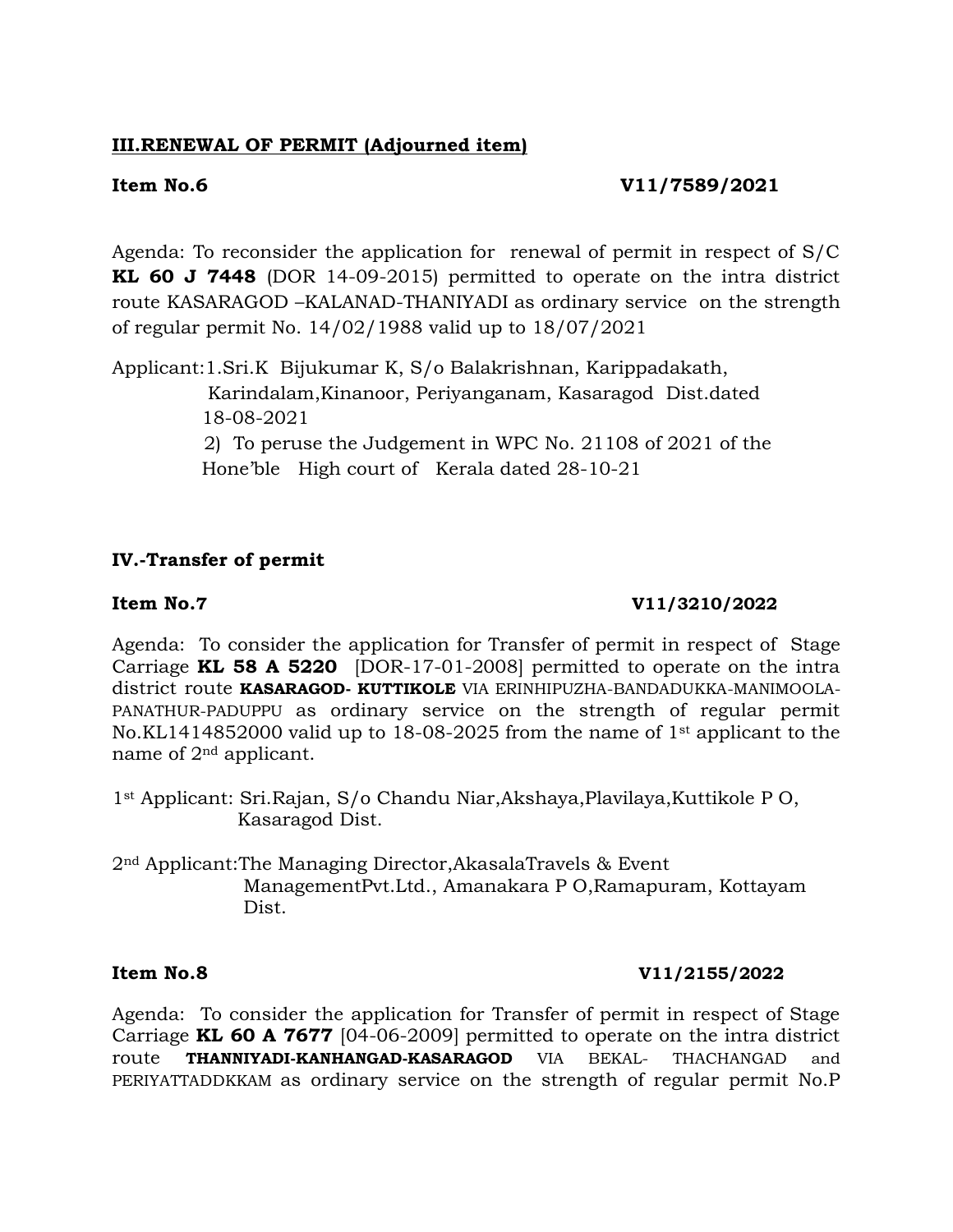St.14/5/1998 valid up to 14-01-2023 from the name of 1<sup>st</sup> applicant to the name of 2nd applicant.

1st Applicant: Smt. Subaida, W/o Ismail Late,Kulsu Manzil, Arangadi,Kanhangad, Kasaragod Dist.

2nd Applicant: Sri. Suresh Kumar Attakkat, S/o Kamalakshi P, Attakkat House, Pullur,P O Haripuram,Kasaragod Dist.

## **Item No.9 V11/3210/2022**

Agenda: To consider the application for Transfer of permit in respect of Stage Carriage **KL 58 A 6739** [DOR-31-03-2008] permitted to operate on the intra district route **PANNIPPARA - ERINHIPUZHA** VIA KASARAGOD – THALANGARA as ordinary service on the strength of regular permit No. P. St 14/5/1993 valid up to 15-02-2023 from the name of 1<sup>st</sup> applicant to the name of  $2<sup>nd</sup>$  applicant.

1st Applicant: Sri.Mahamood N M, S/o N B Moideen Kunhi, Mubarak Road,Pannippara, P O Muttathody, Kasaragod Dist.

2nd Applicant: Abdul Noushad C K, So K C Mahin (Late), Shad Mansion, Puthur, P O Mogral Puttur, Kasaragod Dist.

# **Item No.10 V11/3211/2022**

Agenda: To consider the application for Transfer of permit in respect of Stage Carriage **KL 60 5145** [DOR-02-04-2007] permitted to operate on the intra district route **VAZHUNNORADI-NILESHWAR-PARAPPA-KANHANGAD** as ordinary service on the strength of regular permit No. P. St 14/569/1997 valid up to 10-09-2022 from the name of 1<sup>st</sup> applicant to the name of  $2<sup>nd</sup>$  applicant.

1st Applicant: Sri.MahamoodA Kunhikannan , S/o Kunhiraman,Palayi Road, P O Puthariyadkam, Nileshwar, Kasaragod Dist.

2nd Applicant: Sri.Ratheesh O K, S/o Kunhambu K, Adukkathparamba, Madikai P O, Nileshwar, Kasaragod Dist.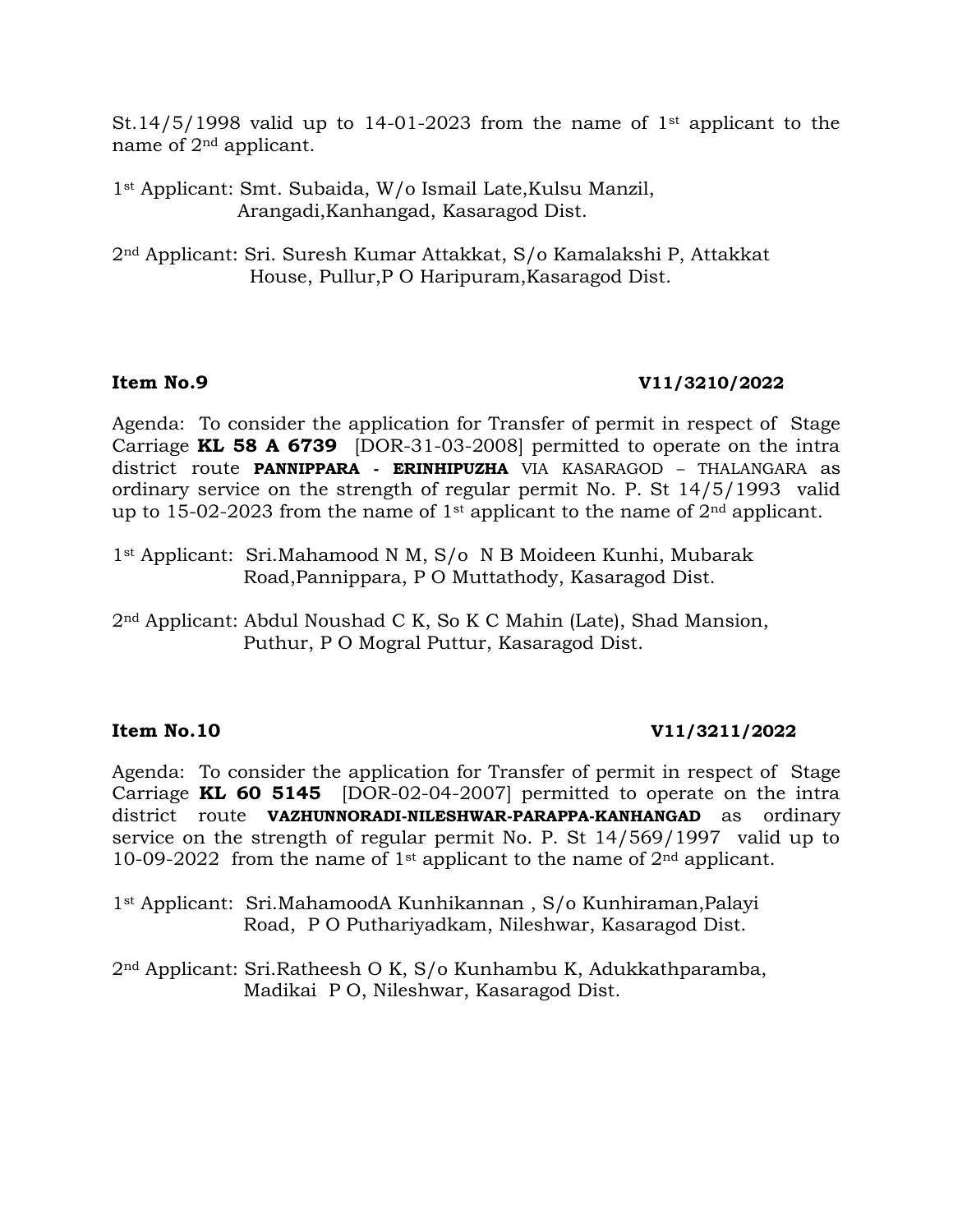Agenda: To consider the application for Transfer of permit in respect of Stage Carriage **KL 40 C 9160** [DOR-23-04-2010] permitted to operate on the intra district route **THANNIYADI- BANGALAM- VIA MOONNAMKADAVU – KANHANGAD** as ordinary service on the strength of regular permit No. KL 1414/84/1994 valid up to 25-09-2024 from the name of  $1<sup>st</sup>$  applicant to the name of  $2<sup>nd</sup>$  applicant.

- 1st Applicant: Sri.Rajesh P V,S/o Rajkumar,Raja Soudham,Thadiyan Valappu,Pullur, Kanhiradukkam,Kanhangad , Kasaragod Dist.
- 2nd Applicant: Sri.Prashanth Valappil,S/o Sasi Vadakkekara,Patteyan Veedu, Keloth, Pullur, P O Haripuram, Kasaragod Dist.

## **Item No.12 V11/3212/2022**

Agenda: To consider the application for Transfer of permit in respect of Stage Carriage **KL 13 U 7981** [DOR-07-06-2010] permitted to operate on the intra district route **KANHANGAD-PARAPPA-BIRIKKULAM** (VIA) NILESHWARAM- BANGALAM-PERIYANGANAM-CHERUVATHUR-PATHIKKAL as ordinary service on the strength of regular permit No. KL1414/34/2001 valid up to 28-01-2027 from the name of  $1<sup>st</sup>$  applicant to the name of  $2<sup>nd</sup>$  applicant.

- 1st Applicant: Sri.Sabitha Sheji, W/o Sheji Showkath,Malabar,Choyankode,Kinanoor,Periyanganam, Kasaragod Dist.
- 2nd Applicant: Sri.Ratheesh O K, S/o Kunhambu K, Adukkathparamba, Madikai P O, Nileshwar, Kasaragod Dist.

# **Item No.13 V11/3195/2022**

Agenda: To consider the application for Transfer of permit in respect of Stage Carriage **KL 14 F 7155** [DOR-22-06-2006] permitted to operate on the intra district route **UPPALA-THALAPPADY** Via BALLOOR as ordinary service on the strength of regular permit No. KL 14/49/2001 valid up to 24-10-2026 from the name of  $1<sup>st</sup>$  applicant to the name of  $2<sup>nd</sup>$  applicant.

 1st Applicant: Sri.Mahin Kunhi, S/o Beefathimma, Ansar Manzil, Kannatippara, Bekur, Kasaragod Dist.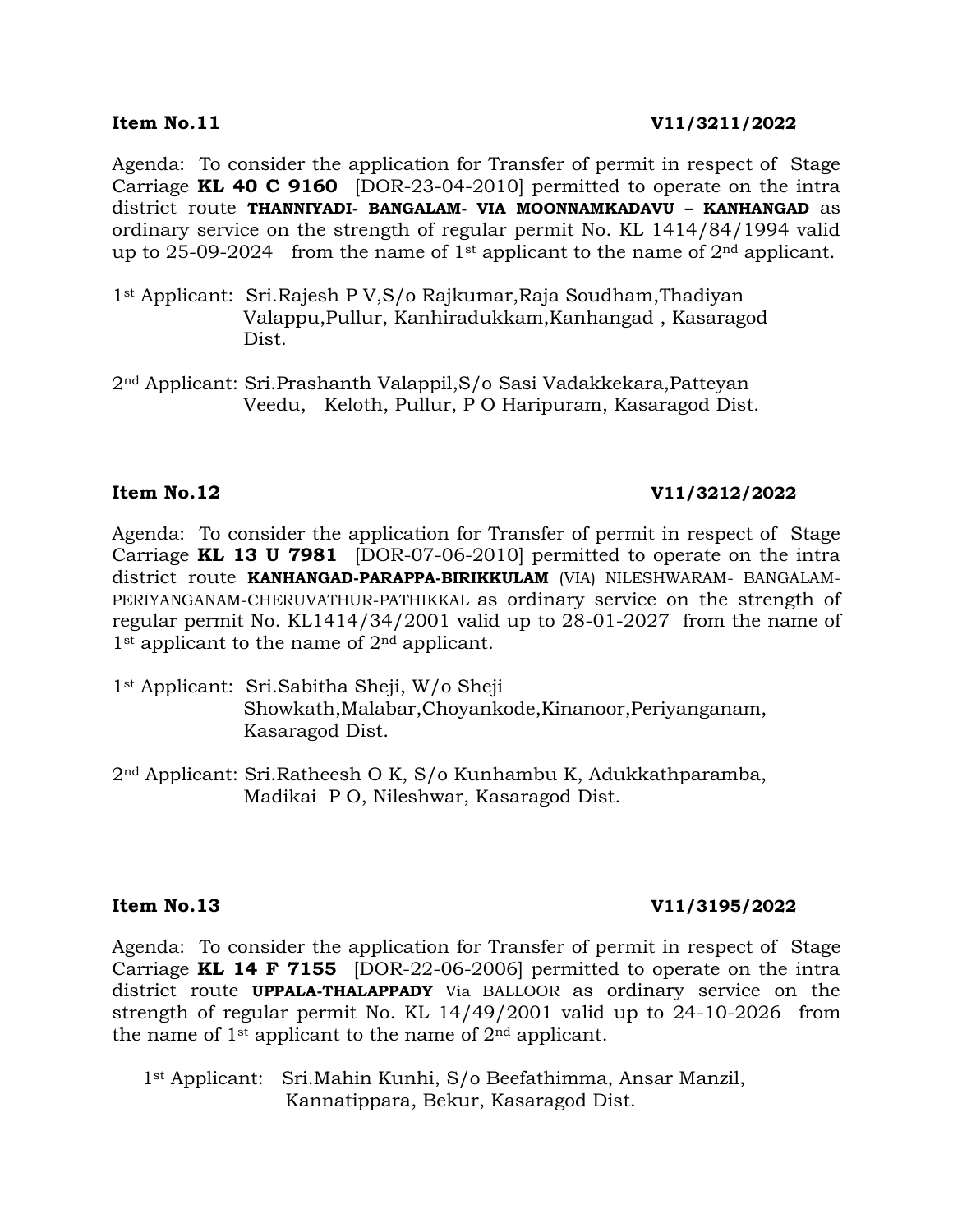# **Item No. 14 V11/2153/2022**

Agenda:To consider the application for Transfer of permit in respect of Stage Carriage **KL 60 D 3399** [DOR-26-11-2011] permitted to operate on the intra district route BANDADKA-KANHANGAD,KUTTIKKOL,KUNDAMKUZHI,MOONAMKADAVU-PERIYA-THANNOT-BELLIKOTH-KIZHAKKUMKARA on the strength of regular permit No.KL1414/1934/2016 valid up to 22/10/2026 from the name of 1st applicant to the name of  $2<sup>nd</sup>$  applicant.

- 1st Applicant: SRI. Ravi K.V ,S/O Choyi,HNo.1/275 Kottapunna House, Mylatti PO
- 2nd Applicant: Smt.P Nalini,W/O Kunhikrishnan.Krishnalayam, Bellikoth Ajanur,Kasaragod dt

### **Item No.15 V11/2152/2022**

Agenda:To consider the application for Transfer of permit in respect of Stage Carriage **KL 58 0249** [DOR-11-07-2006] permitted to operate on the intra district route **KASARAGOD-BANDADKA-SEETHANGOLI-THALANGARA- VIA BOVIKANAM -ERINHIPUZHA** on the strength of regular permit No.KL1414/81/2001 valid up to 29.12.2026 from the name of 1<sup>st</sup> applicant to the name of  $2<sup>nd</sup>$  applicant.

1st Applicant: Sri. Muhammed Mirshad, S/O Abdulla M A Kollampady House, Kasaragod Municipality

2nd Applicant: Sri. John Shines Mathew S,S/O K J Mathew,Director,Akasala Travel and event Management Pvt. Ltd.,Ramapuram,Kottayam.

# **Item No.16 V11/2187/2022**

Agenda:To consider the application for Transfer of permit in respect of Stage Carriage **KL 58 A 4145** [DOR-21-01-2008] permitted to operate on the intra district route **PARAPPA-KOTTAPURAM VIA BIRIKULAM-MUYYANGANAM AND**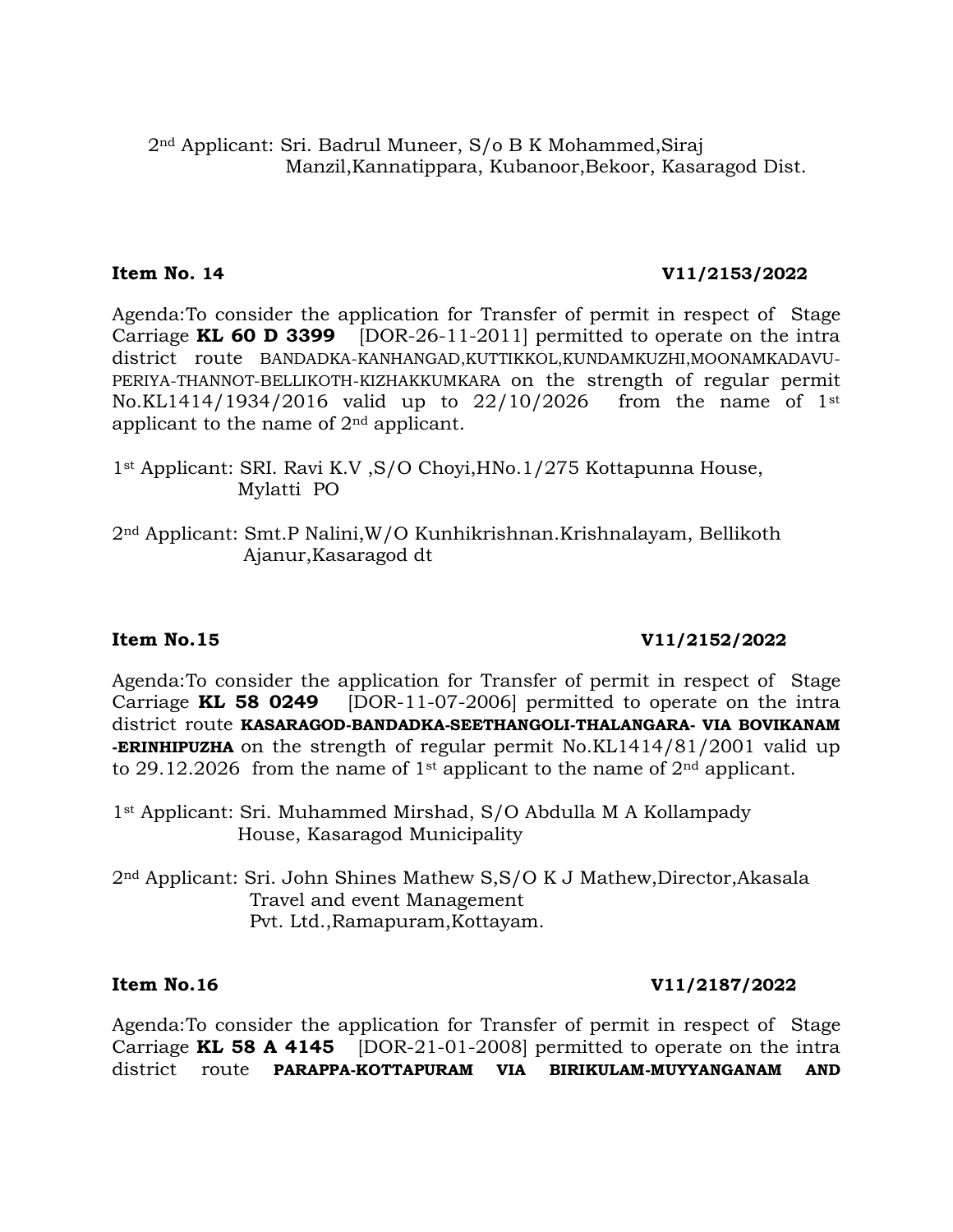**NILESWARAM** on the strength of regular permit No.KL1414/2040/2014 valid up to 25-12-2024 from the name of 1<sup>st</sup> applicant to the name of  $2<sup>nd</sup>$  applicant.

1stApplicant:Sri. M V Sukumaran,S/o Chirukandan,Pavizham,4/356A, Pilathara P O Cheruthazham G P.,

2nd Applicant: Sri Deepesh M, S/o Balakrishnan, Udayamknnu, Nellikkattu,- Balla, P O Hosdurg, Kasaragod Dist.

# **Item No.17 V11/2151/2022**

Agenda:To consider the application for Transfer of permit in respect of Stage Carriage **KL 60 A 2448** [DOR-27-09-2008] permitted to operate on the intra district route **PERIYA-NILESWAR,7TH MILE –MAVUNGAL-KANHANGAD** on the strength of regular permit No.KL1414/6/1984 valid up to 11-06-2025 from the name of 1<sup>st</sup> applicant to the name of 2<sup>nd</sup> applicant.

1stApplicant:SRI.PVUNNIKRISHNAN,S/OPKUNHIRAMAN,SREENANDANAM,PA LLOT,ANANDASRAM

2ndApplicant: Smt. MAYA B, W/O RATHEESH KUMARV, MYLATTY, BARA, UDUMA, KASARAGOD

### **Item No.18 V11/2154/2022**

Agenda:To consider the application for Transfer of permit in respect of Stage Carriage **KL 14 F 1899** [DOR-19-12-2005] permitted to operate on the intra district route **THAYANNUR-UDAYAPURAM-PARAKLAYI-7TH MILE- KANHANGAD-PANNIKUR** on the strength of regular permit No.KL1414/23/2003 valid up to 13-03-2023 from the name of 1<sup>st</sup> applicant to the name of  $2<sup>nd</sup>$  applicant.

1stApplicant:SRI.KUNHI KRISHNAN T P, S/O RAMAN, KRISHNALAYAM, BELLIKOTH, AJANUR PO, Kasaragod 2ndApplicant: ABDUL RAHMAN M K ,S/O MUHAMMED M K,MAMBALLAM ,MUKUZHI,ATTENGANAM,KASARAGOD

### **Item No.19 V11/2154/2022**

Agenda:To consider the application for Transfer of permit in respect of Stage Carriage **KL 59 P 1259** [DOR-16-12-2016] permitted to operate on the intra district route **MADHUR-KANHANGAD -- VIA Kasaragod - CHERKALA KALANAD-BEKAL**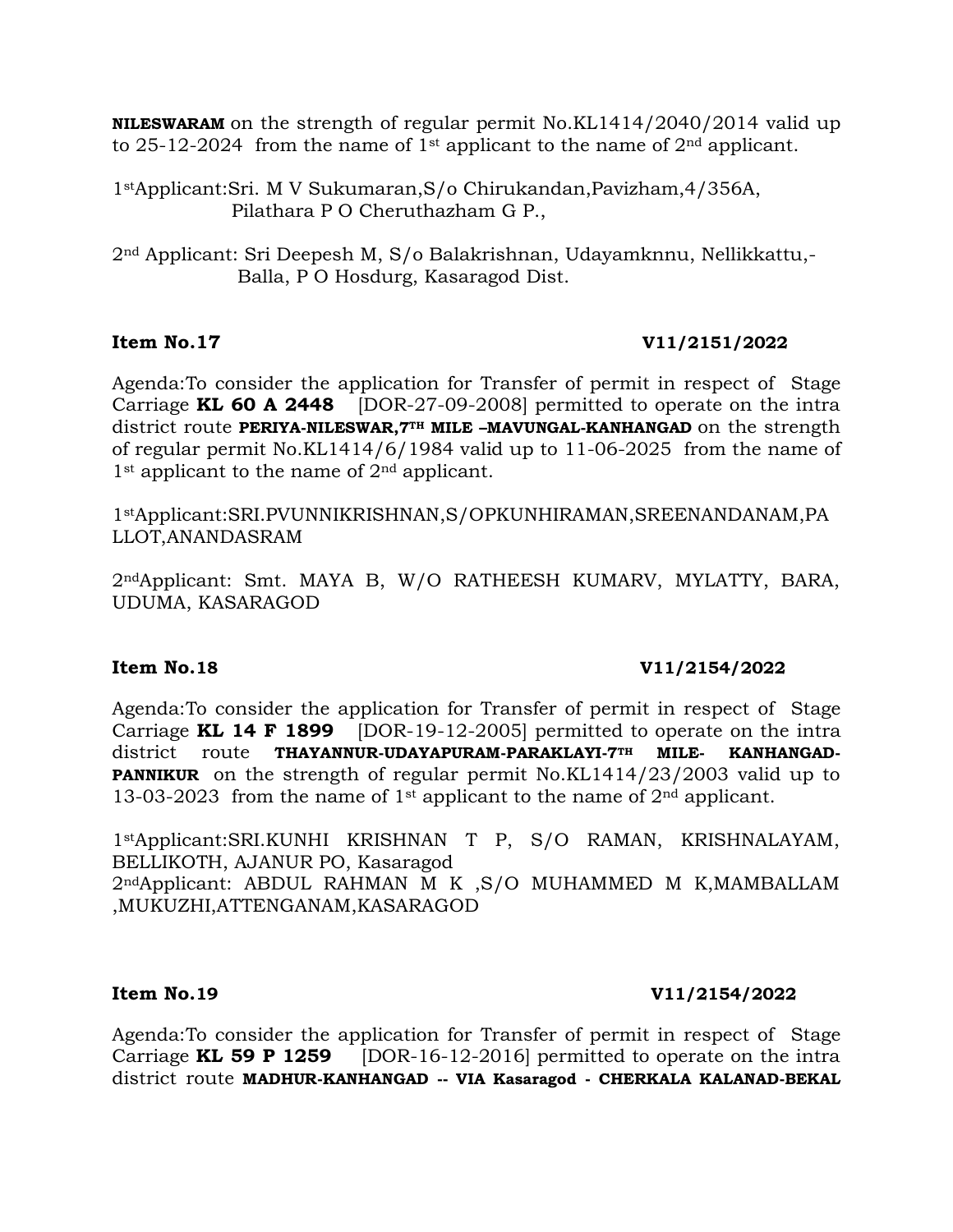on the strength of regular permit No.KL1414/133/1994 valid up to 22-12-2004 from the name of  $1<sup>st</sup>$  applicant to the name of  $2<sup>nd</sup>$  applicant.

1stApplicant: SRI HENRY D SOUZA, KANDHALA HOUSE, ARANTHODE , MADHUR, KASARAGOD 2ndApplicant: SMT JAYASREE K V, W/O SATHEESH, PRADEEP NIVAS, MADIKAI PO, NEELESWARAM, KASARAGOD

### **Item No.20 V11/2153/2022**

Agenda: To consider the application for Transfer of permit in respect of Stage Carriage **KL 13 P 0693** [DOR-14-11-2005] permitted to operate on the intra district route **NEERCHAL-MUNDYATHADKA-KASARAGOD** on the strength of regular permit No.KL1414/58/1996 valid up to  $22/10/2026$  from the name of 1st applicant to the name of 2nd applicant.

1<sup>st</sup> Applicant: SRI. ELIZA D SOUZA, S/O ARON CLEARENCE ROADRIGUES, KOLLANGANA HOUSE, BELA, ULLODY ,KASARAGOD

2nd Applicant: SRI IBRAHIM, S/O ABOOBACKER, ARANAKURI HOUSE, BADOOR, KASARAGOD

# **Item No.21 V11/2153/2022**

Agenda:To consider the application for Transfer of permit in respect of Stage Carriage **KL 57 B 4220** [19-10-2009] permitted to operate on the intra district route KASARAGOD- CHOORITHODE- VIA BANDADKA-KUNDAMKUZHI-POINACHY on the strength of regular permit No.KL1414/67/1994 valid up to  $10/08/2024$  from the name of 1<sup>st</sup> applicant to the name of 2<sup>nd</sup> applicant.

1<sup>st</sup> Applicant: SRI. SEEMA K G, W/O PREM KUMAR, PLAVILAYA HOUSE, KUTTIKKOL, KASARAGOD

2nd Applicant: SRI RADHAKRISHNAN M, S/O K DAMODARAN NAIR,PLAVILAYA HOUSE, KUTTIKKOL, KASARAGOD

# **Item No.22 V10/1337/21**

Agenda: To consider the application for transfer of permit in respect of Stage Carriage **KL 59 1212** [DOR-28/08/2006] permitted to operate on the Intra District route Kasaragod-Thalangara-Alampady-Cherangayi kadappuram-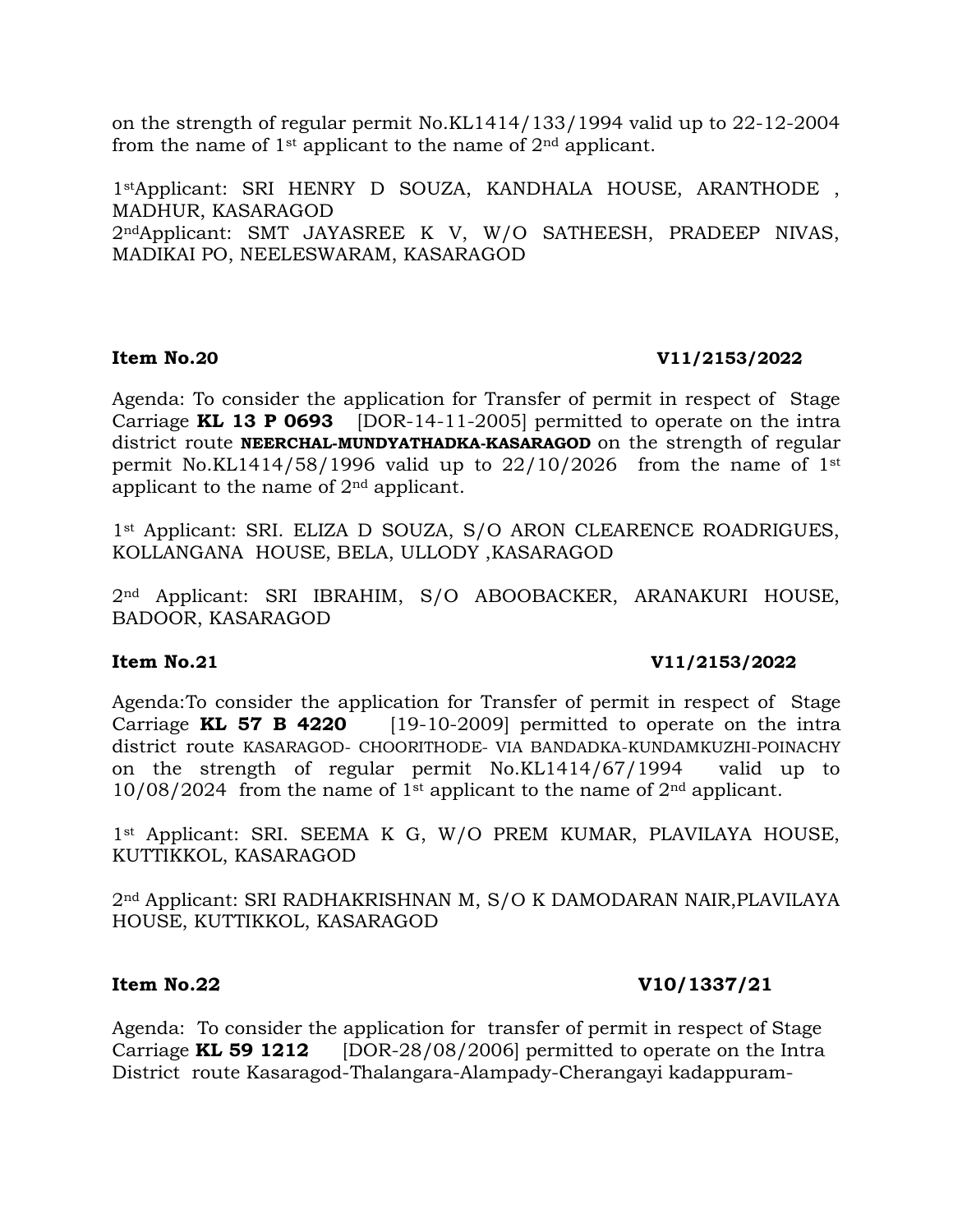Thalappady intra district as Ordinary Service on the strength of regular permit No**.** KL1414/72/2004 valid up to 21.01.2024

Applicant**: 1)** Sri:Hassainar,S/O Mohammed,Thoravalappil House,Chowki Kadappuram,Kudlu PO 2)Sri V P Abdul Khader, S/O Hassan Kutty,V P House,Mogral PO,Kumbala,KAsaragod

# **V- Transfer of Permit (Death)**

# **Item No.23 V11/810/2022**

Agenda: To consider the application for death transfer in respect of Stage Carriage **KL 13 P 9131** [DOR-20-02-2006] permitted to operate on the Intra District route **MADHUR-KASARAGOD-THALANGARA** as Ordinary Service on the strength of regular permit No**.**P St. 14/3126/1992 valid up to 01.05.2022

Applicant**:** Sri: Kartik Raj T S, S/o Tharanat M (Late), Sri Benaka,Near GJB School, Madhur, Kasaragod Dist.

# **Item No.24 V11/809/22**

Agenda: To consider the application for death transfer in respect of Stage Carriage **KL 13 K 9117** [DOR-09-02-2004] permitted to operate on the Intra District route **PATLA MASJID-MADHUR-THALANGARA PADINHAR-HIDAYATAH NAGAR** VIA R D NAGAR as Ordinary Service on the strength of regular permit No**.**P St. 14/10/2002 valid up to 21-04-2022

Applicant**:** Sri: Kartik Raj T S, S/o Tharanat M (Late), Sri Benaka, Near GJB School, Madhur, Kasaragod Dist.

# **Item No.25 V10/1337/22**

Agenda: To consider the application for death transfer in respect of Stage Carriage **KL 11 V 6396** [DOR-30-06-2005] permitted to operate on the Intra District route **KURUDAPADAVU-THALAPADY** VIA UPPALA-KANIYALA-PERMUDE-BELLUR as Ordinary Service on the strength of regular permit No**.**P St. 14/17/2002 valid up to 22-04-2022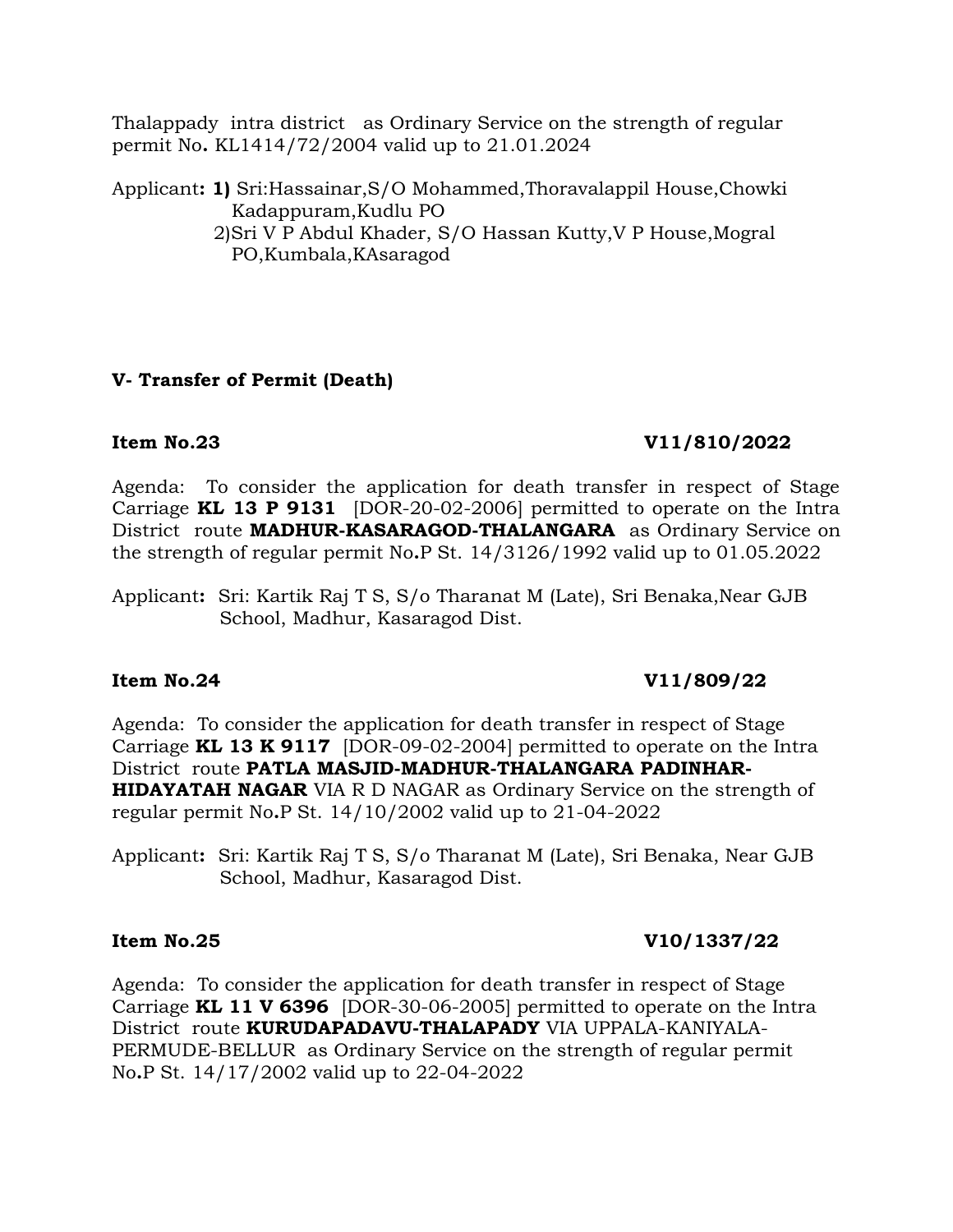Applicant**:** Sri:Mariyamma, W/o Abbas Haji (Late), Thawakkal Manzil, Paivalike P O, Kasaragod Dist.

# **Item No.26** V10/1239/22

Agenda: To consider the application for death transfer in respect of Stage Carriage **KL 60A1239** [DOR-12/03/2008] permitted to operate on the Intra District route Mayipadi-Kanhangad-Kasaragod-Mangad-Kottikulam-Bekal- as Ordinary Service on the strength of regular permit No**.** kl1414/64/1989 valid up to 30.11.2024

Applicant**:** Sri:Abdul Azeez N H, S/O N M Hussainar,Azeez Manzil,Paduvadukkam PO,Muttathody,Kassaragod

# **VI-Ratification of Cancellation of Permit**

# **Item No.27 V10/8279/2021**

Agenda :1.To ratify the Cancellation of Permit of Vehicle **KL 13 AJ 5998** (D.O.R:22-02-2017) permitted to operate on the inter district route JOSEGIRI – KANHANGAD (VIA)PULINGOME- CHERUPUZHA-PERINGOME-CHEEMENI-CHERUVATHUR in the Kannur and Kasaragod districts as LSOS on the strength of regular permit No. 14/16/2005 valid up to 09-03-2020 .

Applicant: Sri. Shinto Varghese, S/o Varghese, Valloor House,Thulichery,Pallikunnu, Kannur Dist.

# **Item No.28** V10/6421/2021

Agenda :1.To ratify the Cancellation of Regular Permit of Vehicle **KL 60 K 6944** (D.O.R:25-04-2016) permitted to operate on the intra district route BALAL-PARAPPA-KANHANGAD-VELLARIKUND-BHEEMANADY-KUNNUMKAI (VIA) Aladithattu- Odayanchal and Rajapuram as ordinary service on the strength of regular permit No. 14/1927/2016 valid up to 26-08-2021.

Applicant: Sri.Janardhanan Nair T S, S/o Shivaraman Nair,Thalappulath, Balal P O,Arinkallu, Kasaragod Dist.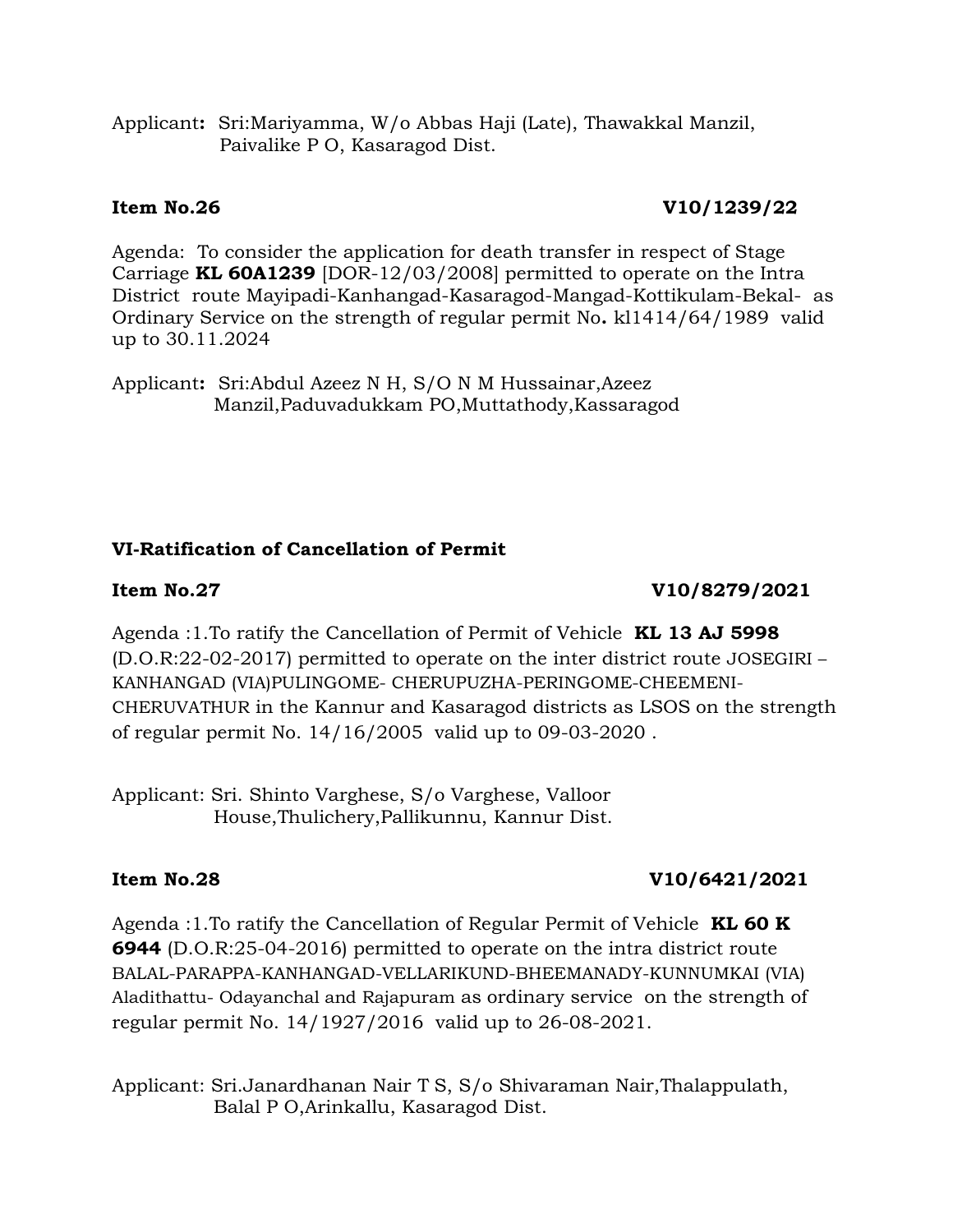# **VII-Countersignature of EIB Permits of Other states**

### **Item No.29**

### **V11/2128/2022**

Agenda: To consider the application for countersignature of EIB Permit of the vehicle **KA-19 AB 7711** owned by The Dean Kanachur Institute of Medical Sciences, Natekal, Mangalore, Dakshina Kannada.

Applicant: The Dean, Kanachur Institute of Medical Sciences, Natekal, Mangalore,Dakshina Kannada.

### **Item No.30 V8/3591/2022**

Agenda: To consider the application for countersignature of EIB Permit of the vehicle **KA-19 C 7597** owned by The Principal, Kanachur Public School, Near Kanachur Industries, Devakatte , P O Konaje, Mangalore, Dakshina Kannada. Applicant: The Principal, Kanachur Public School, Near Kanachur

> Industries, Devakatte , P O Konaje, Mangalore,Dakshina Kannada.

# **VIII-Other items**

### **Item No:-31** Ref.No:G/11244/2021

- Agenda: MVs- To consider the application for approval of new bus stop at Nellikatta on the route Kasaragod- Badiadka Road filed by Sri. N A Nellikunnu , MLA, Kasaragod
- Ref:- 1. Application received from Sri. N A Nellikunnu MLA, Kasaragod through Dist. Collector Kasaragod Dtd. 12-11-2021
	- 2. Report received from Inspector SHO, Badiadka Police Station dtd 29-11-2021
	- 3. Report received from Sri. Sudhakaran P, MVI, Regional Transport Office, Kasaragod, dt 20-04-2022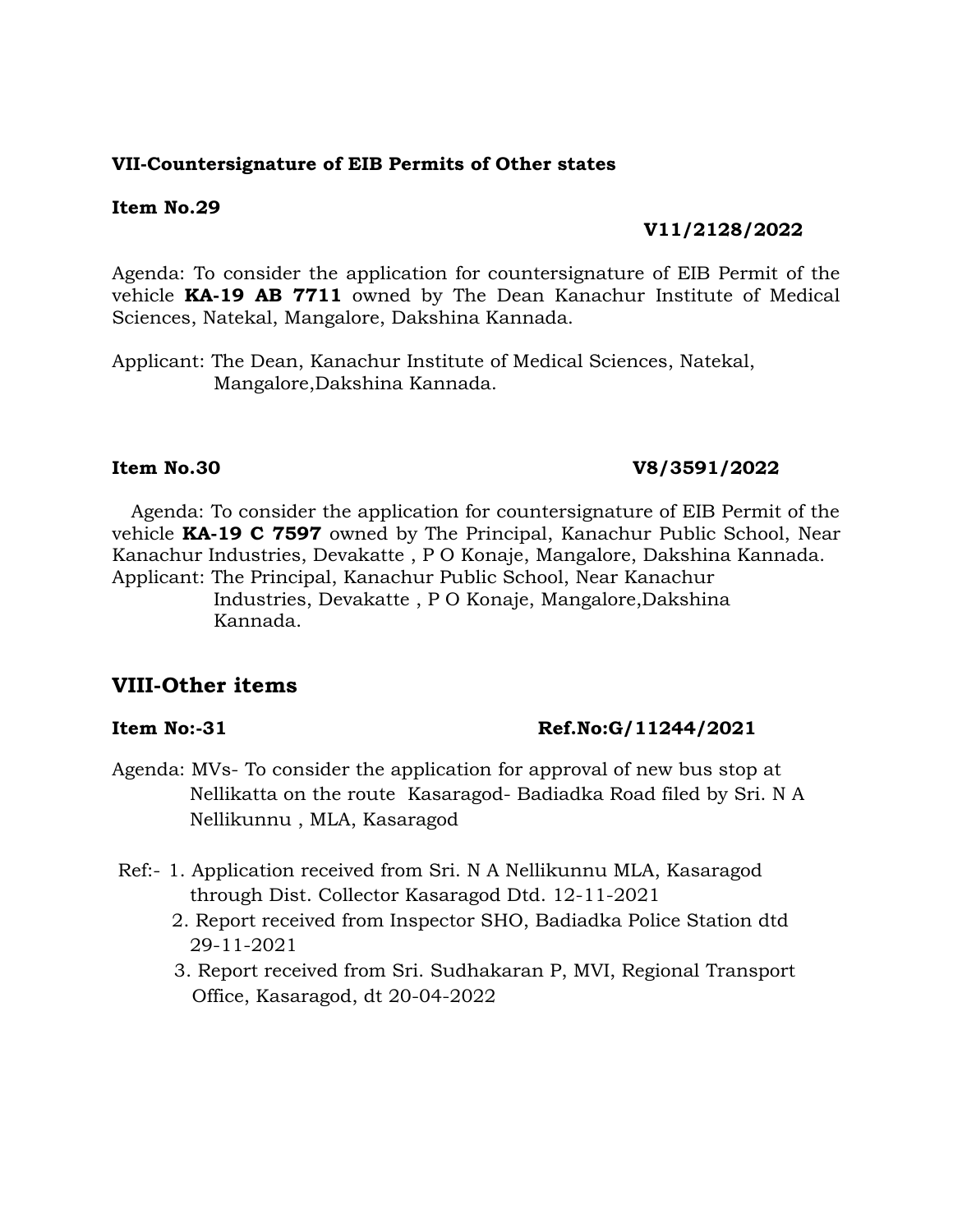## **Item No:-32 Ref.No:G/2035/2022**

Agenda: MVs- To consider the application for approval of new bus stop near Khansa Womens College, Kumbla in Kumbla- Badiadka Road.

Ref:- 1. Application received from Sri. The Chairperson, College Union Dtd. 12-11-2021 2. Report received from Sri. Sudhakaran P, MVI, Regional Transport Office, Kasaragod , dtd20-04-2022

# **Item No:-33 Ref.No:G/2035/2022**

Agenda: MVs- To consider the application for approval of new bus stop at Kadambala in Nirchal –Kasaragod (Via Korathikund) Road - filed by Sri. Harisha S, S/o Sundari, Kadambala House, Bela, Kasaragod Dist.

Ref:- 1. Application received from Sri. Harisha S, S/o Sundari, Kadambala House, Bela, Kasaragod Dist

2. Report received from Inspector SHO, Kumbala Police Station

# **Item No:-34 Ref.No:G/2035/2022**

Agenda: MVs- To consider the application for shifting of Auto stand to nearest suitable place at Melparamba Town towards Kasaragod Road - filed by The Secretary, Chemnad Grama Panchayath,Kasaragod Dist.

Ref:- 1. Application received from The Secretary, Chemnad Grama Panchayath,Kasaragod Dist.

3. Report received from Sri. Sudhakaran P, MVI, Regional Transport Office, Kasaragod , dtd20-04-2022

# **Item No. 35 G/4134/2021**

- Agenda:To consider the revision of fare stages on the route Kanhanagd- Chemmattamvayal – Poothakkal-Mundott – Kanhirapoil.
- Ref:1.Letter No.G1/E-9173/2016/TC dated 23/08/2016 of the Transport Commissioner, Thiruvananthapuram